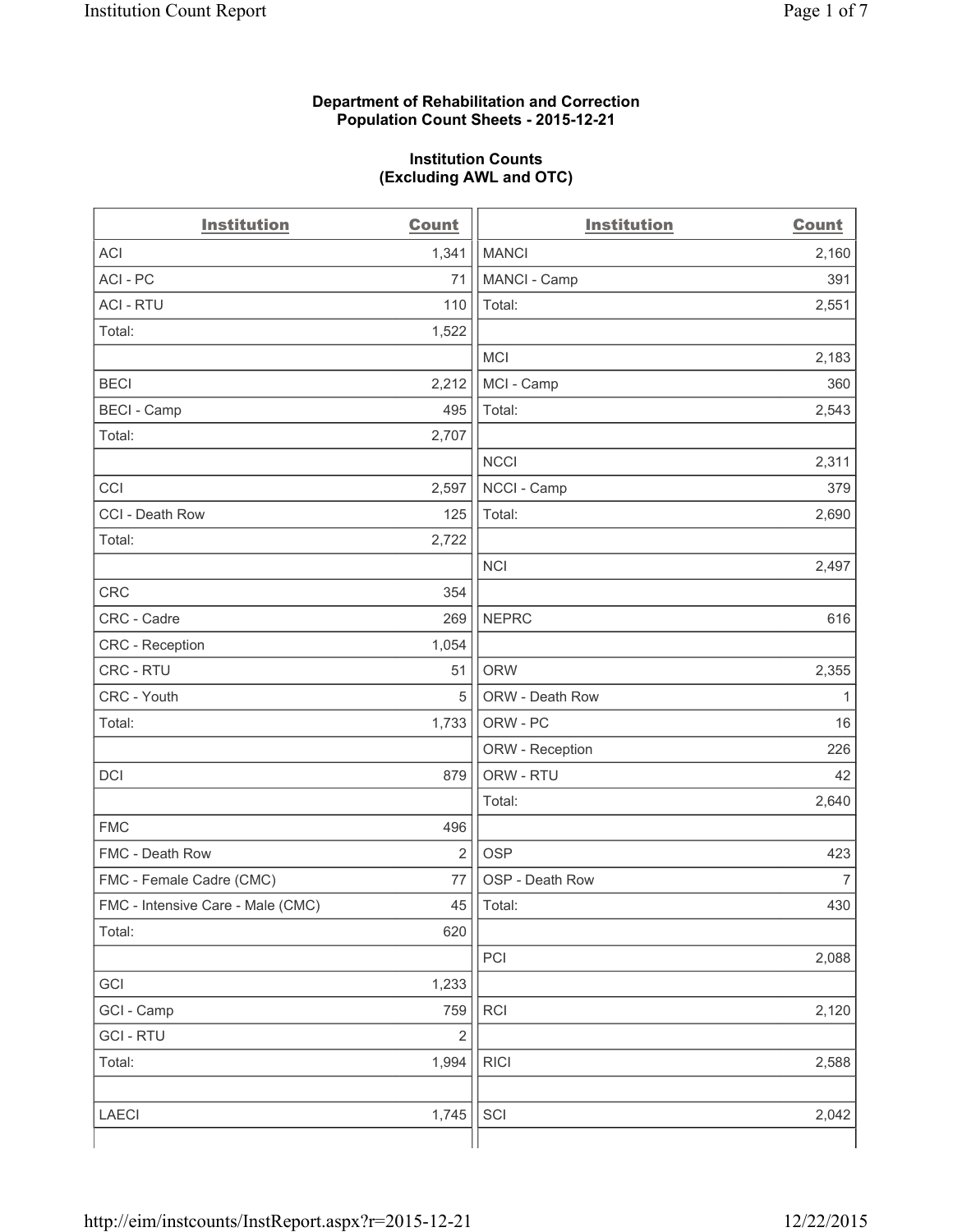| <b>LECI</b>              | 2,326 | <b>SOCF</b>      |                          | 1,116  |
|--------------------------|-------|------------------|--------------------------|--------|
| LECI - Camp              | 191   | SOCF - RTU       |                          | 63     |
| Total:                   | 2,517 | Total:           |                          | 1,179  |
| LOCI                     | 2,304 | <b>TCI</b>       |                          | 1,089  |
|                          |       | TCI - Camp       |                          | 439    |
| LORCI                    | 187   | Total:           |                          | 1,528  |
| LORCI - Cadre            | 141   |                  |                          |        |
| <b>LORCI - Reception</b> | 1,128 | <b>TOCI</b>      |                          | 885    |
| Total:                   | 1,456 | <b>TOCI - PC</b> |                          | 152    |
|                          |       | Total:           |                          | 1,037  |
| <b>MACI</b>              | 1,042 |                  |                          |        |
| MACI - Minimum           | 1,459 | <b>WCI</b>       |                          | 1,311  |
| Total:                   | 2,501 | <b>WCI-RTU</b>   |                          | 95     |
|                          |       | Total:           |                          | 1,406  |
|                          |       |                  | <b>Total Population:</b> | 50,655 |

\* The Total Population includes 31 Offenders with Reason Codes 30 & 31. \*\* The Total Population includes 32 Offenders with Reason Code 0A.

# **Male Population by Security Level (Include AWL and Exclude OTC)**

| <b>Security Level</b>  |                   | <b>Body</b> | <b>AWL</b> | $(-OTC)$ | <b>Total</b> |
|------------------------|-------------------|-------------|------------|----------|--------------|
| Total Level 5          |                   | 94          | 6          | 6        | 94           |
| <b>Total Level 4</b>   |                   | 1,738       | 19         | 15       | 1,742        |
| Total Level 3          |                   | 11,596      | 151        | 118      | 11,629       |
| Total Level 2          |                   | 17,410      | 241        | 158      | 17,493       |
| Total Level 1          |                   | 15,386      | 192        | 103      | 15,475       |
| <b>Total Death Row</b> |                   | 136         | 3          | 2        | 137          |
|                        | <b>Total Male</b> | 46,360      | 612        | 402      | 46,570       |

## **Female Population by Institution (Include AWL and Exclude OTC)**

| $\frac{1}{2}$            |             |            |          |              |  |  |
|--------------------------|-------------|------------|----------|--------------|--|--|
| <b>Institution</b>       | <b>Body</b> | <b>AWL</b> | $(-OTC)$ | <b>Total</b> |  |  |
| <b>DCI</b>               | 879         | 9          | 4        | 884          |  |  |
| <b>FMC</b>               | 18          | 5          |          | 22           |  |  |
| FMC - Female Cadre (CMC) | 77          |            |          | 77           |  |  |
| <b>NEPRC</b>             | 616         | 22         | 9        | 629          |  |  |
| <b>ORW</b>               | 2,355       | 67         | 33       | 2,389        |  |  |
| <b>ORW - Death Row</b>   |             |            |          |              |  |  |
|                          |             |            |          |              |  |  |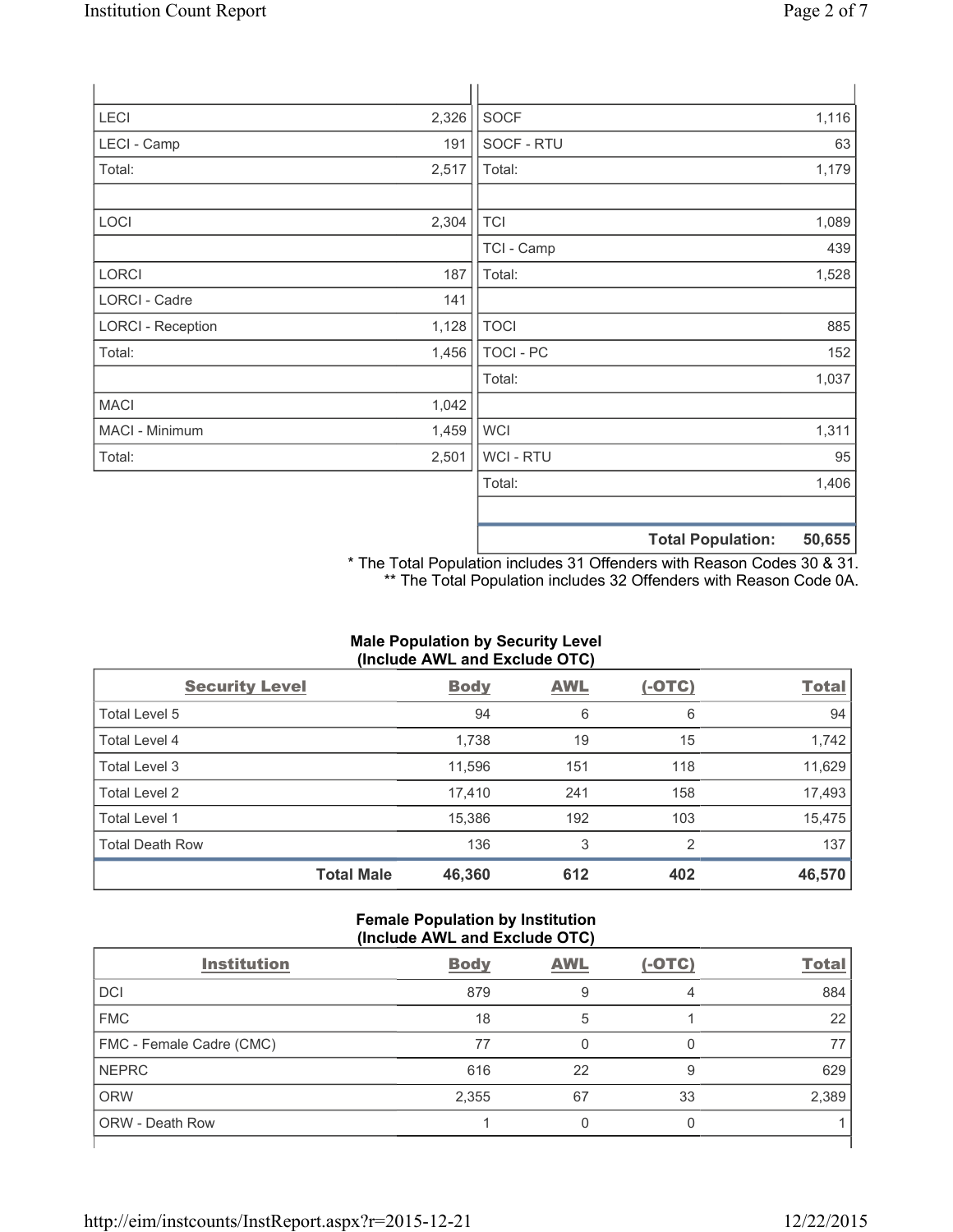| ORW - PC        |                          | 16     | 0   |     | 16     |
|-----------------|--------------------------|--------|-----|-----|--------|
| ORW - Reception |                          | 226    | 0   |     | 226    |
| ORW - RTU       |                          | 42     | 0   |     | 42     |
|                 | <b>Total Female</b>      | 4,230  | 103 | 47  | 4,286  |
|                 |                          |        |     |     |        |
|                 | <b>Total Population:</b> | 50,590 | 715 | 449 | 50,856 |

# **Male Population by Institution: Security Level 5 (Include AWL and Exclude OTC)**

|            | <b>Institution</b>   | <b>Body</b> | <b>AWL</b> | $(-OTC)$ | <u>Total</u> |
|------------|----------------------|-------------|------------|----------|--------------|
| <b>OSP</b> |                      | 94          |            |          | 94           |
|            | <b>Total Level 5</b> | 94          |            |          | 94           |

## **Male Population by Institution: Security Level 4 (Include AWL and Exclude OTC)**

| <b>Institution</b>       |                      | <b>Body</b>    | <b>AWL</b>          | $(-OTC)$            | <b>Total</b>     |
|--------------------------|----------------------|----------------|---------------------|---------------------|------------------|
| <b>CRC</b>               |                      | 7              | $\mathsf{0}$        | 0                   | $\overline{7}$   |
| CRC - Cadre              |                      | 1              | $\mathsf{O}\xspace$ | $\mathsf{O}\xspace$ | 1                |
| CRC - Reception          |                      | 1              | $\mathsf{O}\xspace$ | $\boldsymbol{0}$    | 1                |
| <b>FMC</b>               |                      | $\overline{2}$ | $\mathsf{0}$        | $\boldsymbol{0}$    | $\mathbf 2$      |
| LECI                     |                      | 9              | $\mathsf{O}\xspace$ | $\mathbf 0$         | $\boldsymbol{9}$ |
| LOCI                     |                      | 4              | $\mathsf{0}$        | $\mathbf 0$         | $\overline{4}$   |
| LORCI                    |                      | $\overline{2}$ | $\sqrt{3}$          | $\,$ 3 $\,$         | $\sqrt{2}$       |
| <b>LORCI - Reception</b> |                      | $\overline{4}$ | $\mathsf{O}\xspace$ | $\mathsf{O}\xspace$ | $\overline{4}$   |
| <b>MANCI</b>             |                      | 1              | $\mathbf 0$         | $\mathsf{0}$        | 1                |
| <b>NCI</b>               |                      | 3              | $\mathsf{O}\xspace$ | $\mathbf 0$         | $\sqrt{3}$       |
| <b>OSP</b>               |                      | 319            | $\mathbf{1}$        | $\mathsf 0$         | 320              |
| <b>RCI</b>               |                      | 18             | $\mathsf{O}\xspace$ | $\mathbf 0$         | 18               |
| <b>SOCF</b>              |                      | 1,093          | 14                  | 12                  | 1,095            |
| SOCF - RTU               |                      | 63             | $\mathbf 0$         | $\boldsymbol{0}$    | 63               |
| <b>TCI</b>               |                      | 9              | 1                   | 0                   | $10$             |
| <b>TOCI</b>              |                      | 191            | $\mathsf{O}\xspace$ | $\mathsf 0$         | 191              |
| <b>WCI</b>               |                      | 8              | $\mathsf{O}\xspace$ | $\boldsymbol{0}$    | $\,8\,$          |
| WCI - RTU                |                      | 3              | $\mathsf 0$         | $\mathbf 0$         | 3                |
|                          | <b>Total Level 4</b> | 1,738          | 19                  | 15                  | 1,742            |

#### **Male Population by Institution: Security Level 3 (Include AWL and Exclude OTC)**

| <b>Institution</b> | WL |  |
|--------------------|----|--|
|                    |    |  |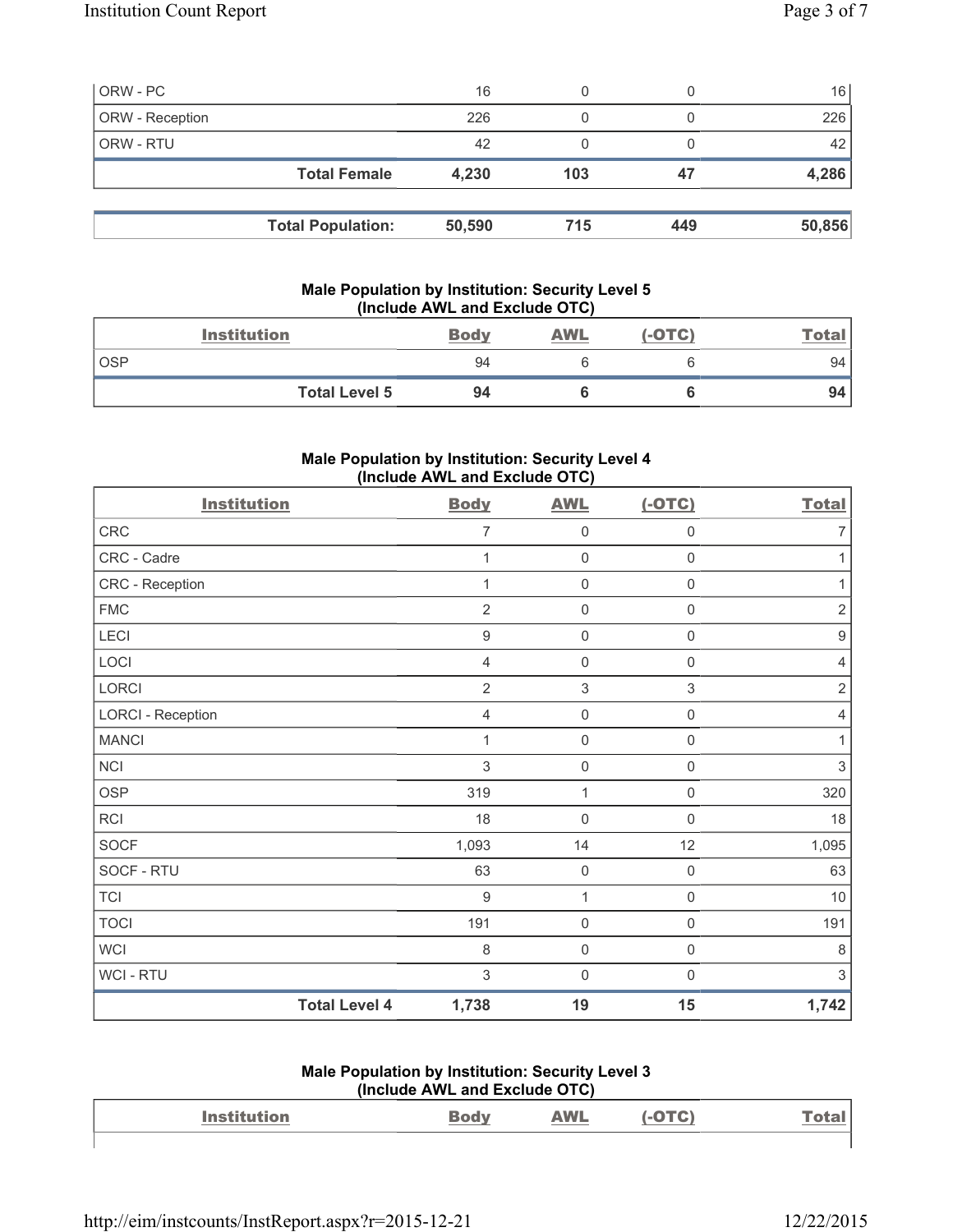| ACI                               | 16                        | $\mathsf{O}\xspace$ | $\mathsf 0$         | $16\,$                    |
|-----------------------------------|---------------------------|---------------------|---------------------|---------------------------|
| <b>BECI</b>                       | $\overline{2}$            | $\mathsf{O}\xspace$ | $\mathsf 0$         | $\sqrt{2}$                |
| CCI                               | $\mathsf 3$               | $\mathbf{1}$        | 1                   | $\,$ 3 $\,$               |
| <b>CRC</b>                        | 108                       | 8                   | $\,6\,$             | 110                       |
| CRC - Cadre                       | 203                       | $\mathsf{O}\xspace$ | $\mathsf 0$         | 203                       |
| CRC - Reception                   | 706                       | 19                  | 15                  | 710                       |
| CRC - RTU                         | 27                        | $\mathsf 0$         | $\mathsf{O}\xspace$ | 27                        |
| CRC - Youth                       | $\ensuremath{\mathsf{3}}$ | $\mathsf{O}\xspace$ | $\mathsf{O}\xspace$ | $\ensuremath{\mathsf{3}}$ |
| <b>FMC</b>                        | $\ensuremath{\mathsf{3}}$ | $\mathsf{O}\xspace$ | $\mathsf 0$         | $\ensuremath{\mathsf{3}}$ |
| FMC - Intensive Care - Male (CMC) | $\overline{7}$            | $\mathsf{O}\xspace$ | $\mathsf{O}\xspace$ | $\overline{7}$            |
| GCI                               | $\overline{2}$            | $\mathsf{O}\xspace$ | $\mathsf 0$         | $\sqrt{2}$                |
| <b>LAECI</b>                      | $\overline{2}$            | $\mathsf{O}\xspace$ | $\mathsf 0$         | $\sqrt{2}$                |
| <b>LECI</b>                       | 2,268                     | 26                  | 24                  | 2,270                     |
| LOCI                              | 1                         | $\mathsf{O}\xspace$ | $\mathbf 0$         | 1                         |
| <b>LORCI</b>                      | 65                        | 25                  | 20                  | 70                        |
| <b>LORCI - Cadre</b>              | 102                       | $\mathsf{O}\xspace$ | $\mathsf 0$         | 102                       |
| <b>LORCI - Reception</b>          | 743                       | $\mathbf{1}$        | $\mathsf 0$         | 744                       |
| <b>MACI</b>                       | $\overline{2}$            | $\mathsf{O}\xspace$ | $\mathsf 0$         | $\overline{2}$            |
| <b>MANCI</b>                      | 2,133                     | 27                  | 23                  | 2,137                     |
| <b>NCCI</b>                       | $\boldsymbol{9}$          | $\mathbf 0$         | $\mathsf 0$         | 9                         |
| <b>NCI</b>                        | 1                         | $\mathsf{O}\xspace$ | $\mathsf{O}\xspace$ | 1                         |
| PCI                               | 37                        | 4                   | $\mathsf{O}\xspace$ | 41                        |
| <b>RCI</b>                        | 1,904                     | 19                  | 13                  | 1,910                     |
| <b>RICI</b>                       | 5                         | $\mathsf{O}\xspace$ | $\mathsf 0$         | 5                         |
| SCI                               | $\ensuremath{\mathsf{3}}$ | $\mathsf{O}\xspace$ | $\mathsf{O}\xspace$ | $\ensuremath{\mathsf{3}}$ |
| <b>SOCF</b>                       | 22                        | $\mathbf 1$         | 1                   | 22                        |
| <b>TCI</b>                        | 1,023                     | $\overline{7}$      | $\,6\,$             | 1,024                     |
| TCI - Camp                        | $\mathbf{1}$              | $\mathsf{O}\xspace$ | $\mathsf{O}\xspace$ | $\mathbf{1}$              |
| <b>TOCI</b>                       | 690                       | $\mathbf{1}$        | $\mathbf 1$         | 690                       |
| <b>TOCI - PC</b>                  | 149                       | $\mathsf{O}\xspace$ | $\mathsf 0$         | 149                       |
| <b>WCI</b>                        | 1,266                     | 12                  | $\,8\,$             | 1,270                     |
| <b>WCI - RTU</b>                  | $90\,$                    | $\mathsf{O}\xspace$ | $\mathsf 0$         | $90\,$                    |
| <b>Total Level 3</b>              | 11,596                    | 151                 | 118                 | 11,629                    |

### **Male Population by Institution: Security Level 2 (Include AWL and Exclude OTC)**

| <b>Institution</b> | <b>Body</b> | <b>AWL</b> | $(-OTC)$ | <b>Total</b> |
|--------------------|-------------|------------|----------|--------------|
| <b>ACI</b>         | 624         |            |          | 627          |
| ACI - PC           | 70          |            |          | 70           |
| <b>ACI - RTU</b>   | 64          |            |          | 64           |
|                    |             |            |          |              |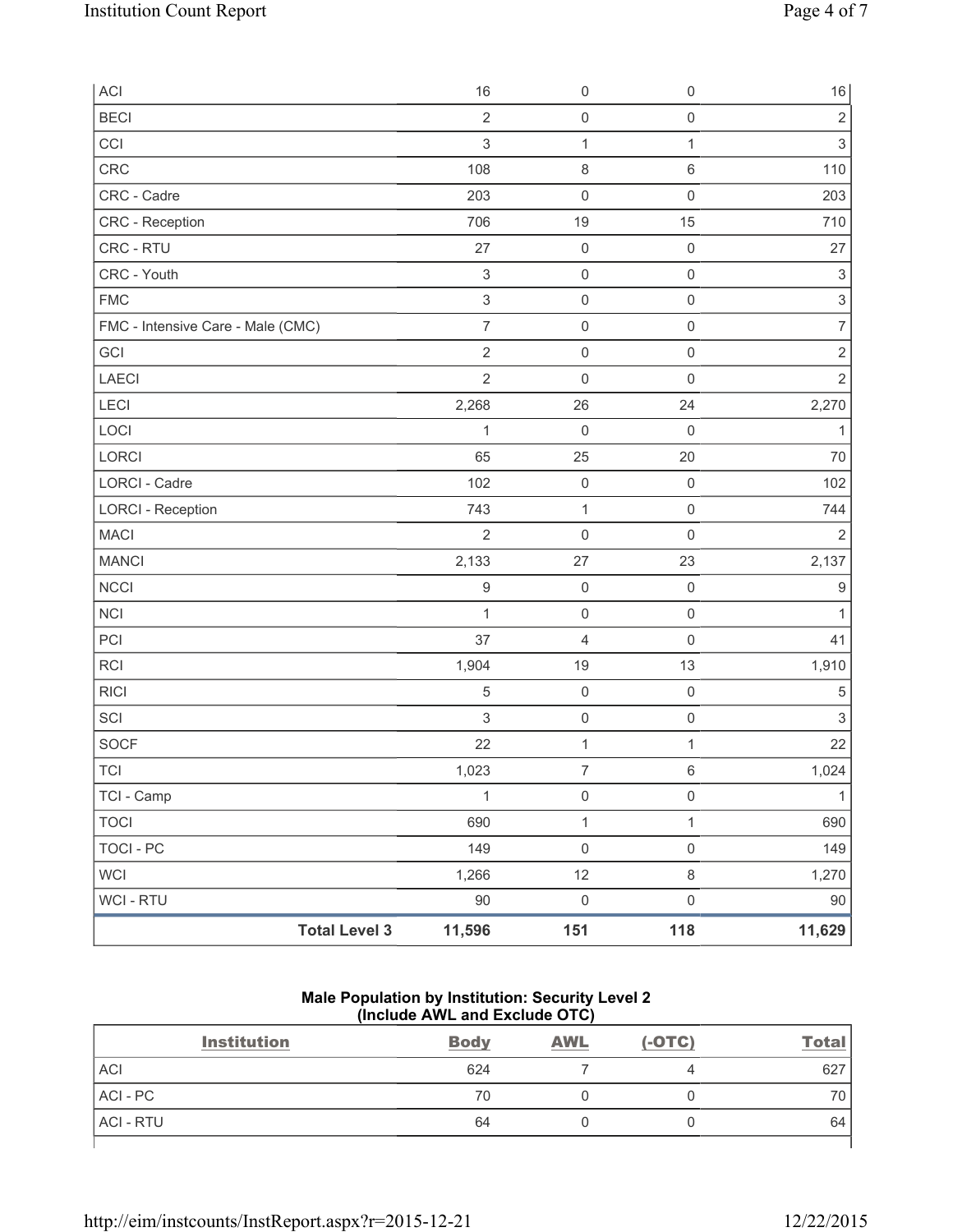| <b>BECI</b>                       |                      | 1,493          | 20                        | 10                  | 1,503                     |
|-----------------------------------|----------------------|----------------|---------------------------|---------------------|---------------------------|
| CCI                               |                      | 1,754          | 15                        | 12                  | 1,757                     |
| <b>CRC</b>                        |                      | 126            | $\ensuremath{\mathsf{3}}$ | $\overline{2}$      | 127                       |
| CRC - Cadre                       |                      | 55             | $\mathsf 0$               | $\mathsf 0$         | 55                        |
| CRC - Reception                   |                      | 256            | $\,6\,$                   | 6                   | 256                       |
| CRC - RTU                         |                      | 22             | $\mathsf{O}\xspace$       | $\mathsf 0$         | 22                        |
| CRC - Youth                       |                      | $\overline{2}$ | $\mathsf 0$               | $\mathsf{O}\xspace$ | $\mathbf 2$               |
| <b>FMC</b>                        |                      | $\sqrt{3}$     | $\mathsf 0$               | $\mathsf{O}\xspace$ | $\ensuremath{\mathsf{3}}$ |
| FMC - Intensive Care - Male (CMC) |                      | 18             | 1                         | $\mathsf 0$         | 19                        |
| GCI                               |                      | 805            | $10$                      | $\overline{7}$      | 808                       |
| GCI - Camp                        |                      | 1              | $\mathsf 0$               | $\mathsf{O}\xspace$ | 1                         |
| <b>GCI - RTU</b>                  |                      | $\mathbf{1}$   | $\mathbf 0$               | $\mathsf{O}\xspace$ | $\mathbf{1}$              |
| <b>LAECI</b>                      |                      | 1,094          | 13                        | 12                  | 1,095                     |
| LECI                              |                      | 40             | $\mathsf 0$               | $\mathsf 0$         | 40                        |
| LOCI                              |                      | 1,180          | $\,8\,$                   | 6                   | 1,182                     |
| LORCI                             |                      | 91             | 21                        | 19                  | 93                        |
| LORCI - Cadre                     |                      | 38             | $\mathsf 0$               | $\mathsf{O}\xspace$ | 38                        |
| <b>LORCI - Reception</b>          |                      | 261            | $\mathsf 0$               | $\mathsf{O}\xspace$ | 261                       |
| <b>MACI</b>                       |                      | 1,040          | $\,8\,$                   | 6                   | 1,042                     |
| <b>MANCI</b>                      |                      | 19             | $\mathsf 0$               | $\mathsf{O}\xspace$ | 19                        |
| <b>MCI</b>                        |                      | 1,697          | 28                        | 18                  | 1,707                     |
| MCI - Camp                        |                      | $\overline{2}$ | $\mathbf 0$               | $\mathsf{O}\xspace$ | $\overline{2}$            |
| <b>NCCI</b>                       |                      | 1,539          | 16                        | 12                  | 1,543                     |
| NCCI - Camp                       |                      | 11             | $\mathbf 0$               | $\mathsf 0$         | 11                        |
| <b>NCI</b>                        |                      | 1,680          | 18                        | 13                  | 1,685                     |
| PCI                               |                      | 721            | 19                        | $\mathbf 2$         | 738                       |
| <b>RCI</b>                        |                      | 198            | $\sqrt{2}$                | $\mathbf{1}$        | 199                       |
| <b>RICI</b>                       |                      | 1,538          | 33                        | 20                  | 1,551                     |
| SCI                               |                      | 905            | 13                        | 8                   | 910                       |
| <b>TCI</b>                        |                      | 18             | $\mathsf{O}\xspace$       | $\mathsf{O}\xspace$ | 18                        |
| <b>TOCI</b>                       |                      | $\overline{4}$ | $\mathsf 0$               | $\mathsf{O}\xspace$ | 4                         |
| <b>TOCI - PC</b>                  |                      | 3              | $\mathsf{O}\xspace$       | $\mathsf{O}\xspace$ | $\ensuremath{\mathsf{3}}$ |
| <b>WCI</b>                        |                      | 36             | $\mathsf 0$               | $\mathsf{O}\xspace$ | 36                        |
| WCI - RTU                         |                      | $\mathbf 1$    | $\mathsf 0$               | $\mathsf{O}\xspace$ | $\mathbf{1}$              |
|                                   | <b>Total Level 2</b> | 17,410         | 241                       | 158                 | 17,493                    |

#### **Male Population by Institution: Security Level 1 (Include AWL and Exclude OTC)**

| <b>Institution</b> | <b>Bodv</b> | <b>AWL</b> | $-OTC$ | <b>Total</b> |
|--------------------|-------------|------------|--------|--------------|
| <b>ACI</b>         | 701         |            |        | 703          |
|                    |             |            |        |              |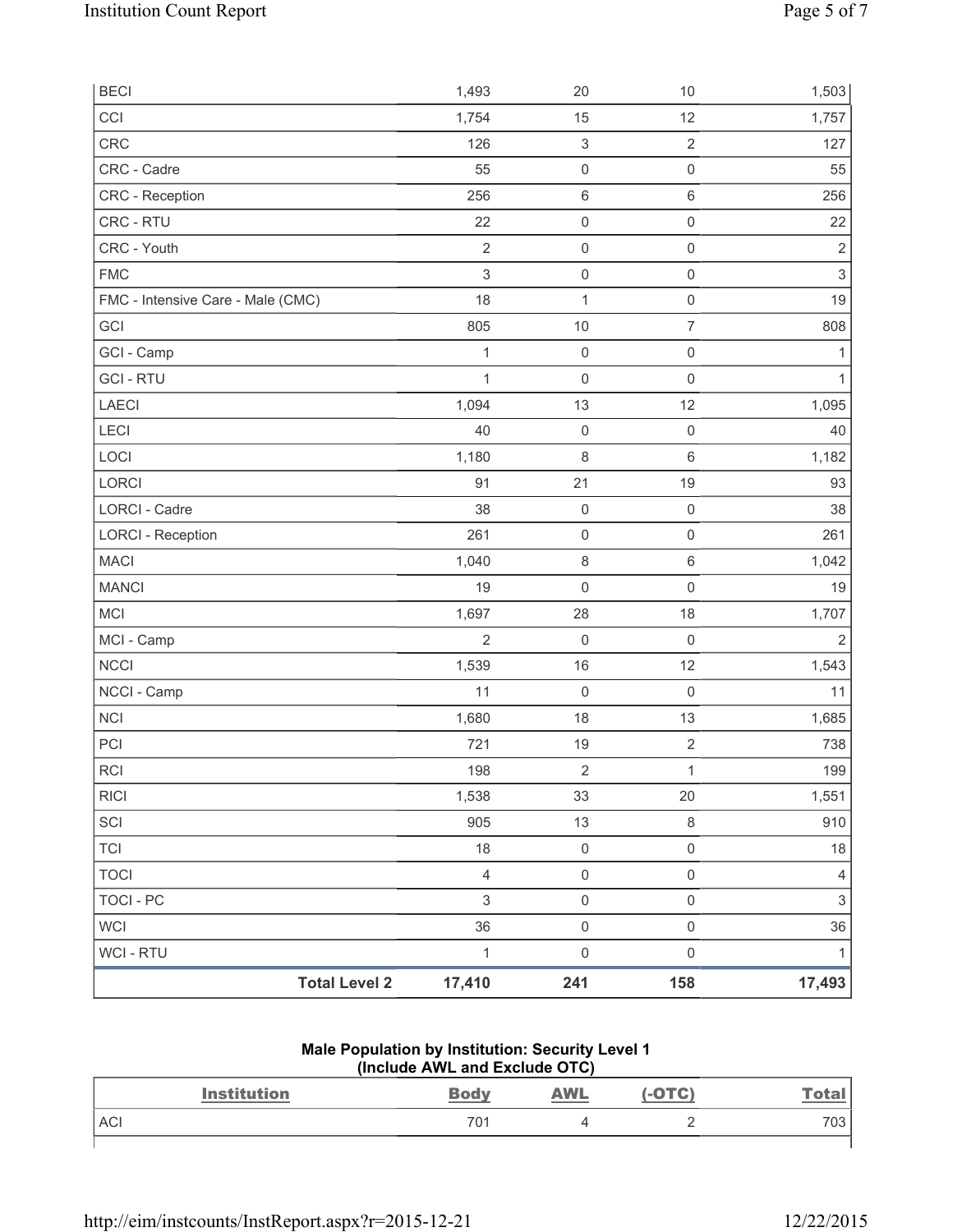| ACI - PC                          | 1              | $\mathsf{O}\xspace$       | $\mathsf 0$               | $\mathbf{1}$     |
|-----------------------------------|----------------|---------------------------|---------------------------|------------------|
| <b>ACI - RTU</b>                  | 46             | 0                         | $\mathsf{O}\xspace$       | 46               |
| <b>BECI</b>                       | 717            | 11                        | 5                         | 723              |
| <b>BECI - Camp</b>                | 495            | $\mathsf 0$               | $\mathsf{O}\xspace$       | 495              |
| CCI                               | 840            | $\ensuremath{\mathsf{3}}$ | $\mathbf{1}$              | 842              |
| CRC                               | 55             | $\mathbf{1}$              | 1                         | 55               |
| CRC - Cadre                       | 10             | 0                         | $\mathsf{O}\xspace$       | 10               |
| CRC - Reception                   | 87             | $\overline{2}$            | $\overline{2}$            | 87               |
| CRC - RTU                         | $\overline{2}$ | 0                         | $\mathsf{O}\xspace$       | $\sqrt{2}$       |
| <b>FMC</b>                        | 469            | 6                         | 3                         | 472              |
| FMC - Intensive Care - Male (CMC) | 20             | $\mathsf{O}\xspace$       | $\mathsf 0$               | 20               |
| GCI                               | 426            | 16                        | $\,8\,$                   | 434              |
| GCI - Camp                        | 758            | $\mathsf 0$               | $\mathsf{O}\xspace$       | 758              |
| <b>GCI-RTU</b>                    | 1              | $\mathsf 0$               | $\mathsf{O}\xspace$       | $\mathbf{1}$     |
| <b>LAECI</b>                      | 649            | 8                         | $\,8\,$                   | 649              |
| LECI                              | 9              | 0                         | $\mathsf 0$               | 9                |
| LECI - Camp                       | 191            | $\mathsf 0$               | $\mathsf{O}\xspace$       | 191              |
| LOCI                              | 1,119          | 9                         | 3                         | 1,125            |
| LORCI                             | 29             | 10                        | $\boldsymbol{9}$          | 30               |
| LORCI - Cadre                     | $\mathbf{1}$   | $\mathsf 0$               | $\mathsf 0$               | 1                |
| <b>LORCI - Reception</b>          | 120            | $\mathbf 1$               | $\mathbf{1}$              | 120              |
| MACI - Minimum                    | 1,459          | 21                        | 15                        | 1,465            |
| <b>MANCI</b>                      | $\overline{7}$ | $\boldsymbol{9}$          | 5                         | 11               |
| MANCI - Camp                      | 391            | $\mathbf{1}$              | $\mathbf{1}$              | 391              |
| <b>MCI</b>                        | 486            | $10$                      | 3                         | 493              |
| MCI - Camp                        | 358            | $\boldsymbol{0}$          | $\mathsf{O}\xspace$       | 358              |
| <b>NCCI</b>                       | 763            | 17                        | 13                        | 767              |
| NCCI - Camp                       | 368            | $\mathsf 0$               | $\mathsf 0$               | 368              |
| <b>NCI</b>                        | 813            | 8                         | $\overline{4}$            | 817              |
| <b>OSP</b>                        | $\mathsf g$    | $\mathsf 0$               | $\mathsf 0$               | $\boldsymbol{9}$ |
| PCI                               | 1,330          | 14                        | $\ensuremath{\mathsf{3}}$ | 1,341            |
| RICI                              | 1,045          | 18                        | $\,6\,$                   | 1,057            |
| SCI                               | 1,134          | 17                        | $\,8\,$                   | 1,143            |
| <b>TCI</b>                        | 39             | $\,6\,$                   | $\sqrt{2}$                | 43               |
| TCI - Camp                        | 438            | $\mathsf{O}\xspace$       | $\mathsf 0$               | 438              |
| <b>Total Level 1</b>              | 15,386         | 192                       | 103                       | 15,475           |

# **High Offender ID's**

Correctional Reception Center: A721472